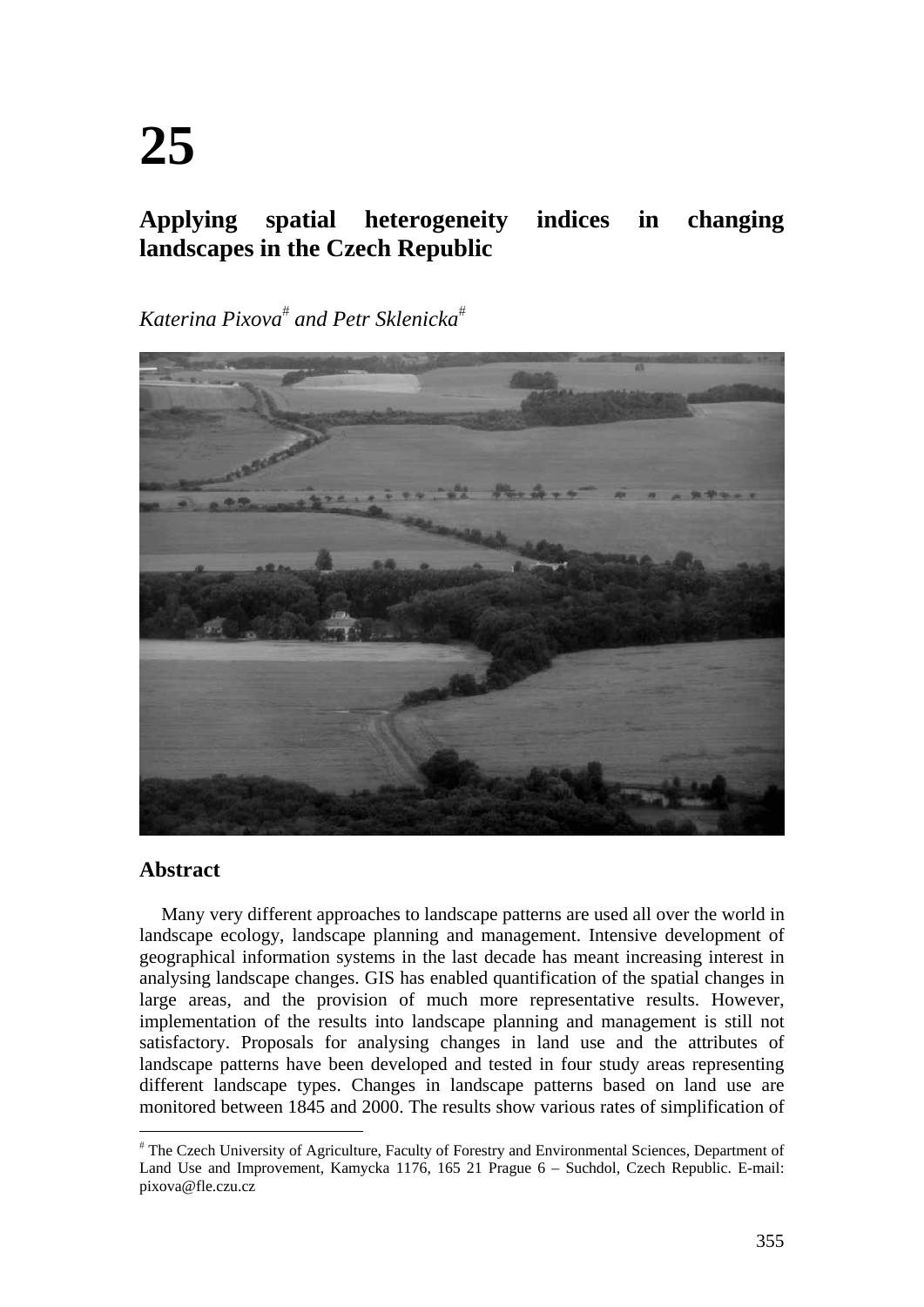land-use patterns in all study areas, taking into consideration natural conditions and human activities. We conclude that spatial heterogeneity is a relevant criterion for landscape planning, design and conservation, and for defining management principles in order to maintain the biodiversity and aesthetic values of the landscapes.

**Keywords:** landscape planning; landscape management; landscape patterns; land-use changes; GIS

# **Introduction**

The justification of landscape ecology as a science requires that the gap between process studies and spatial planning is bridged (Moss 2000). Effective communication between landscape ecologists, the public and the decision makers is lacking, but will be essential for the future development of the science and for applications of landscape ecology (Wu and Hobbs 2002). It is necessary to develop an approach for generalizing and aggregating ecological knowledge for application in spatial planning (Opdam, Foppen and Vos 2001).

Many of the computer-modelling approaches used in science are based on quite complicated and expensive techniques such as hexagonal-packing models, general neutral models, percolation theory, cellular automata and others (Forman 1995), which would not translate easily into landscape-planning practice. Landscape metrics as a quantitative ecological tool can be very useful for incorporating ecological knowledge into planning and for supporting decision making. Planners and other practitioners would be much more receptive to incorporating ecological knowledge into their activities if they were presented with a single, coherent, consistent methodology (Botequilha Leitão and Ahern 2002). Excessively complicated or abstract approaches are not favoured for practical applications. The use of GIS enables theory to be incorporated into practical planning with the development of applied software.

The electronic revolution in recent decades and the rapid development of geographical information systems (GIS) in the last decade have impacted on progress in landscape-ecological spatial analysis (Forman 1995). Because of its high functionality in terms of processing, analysing and representing spatial and temporal data, GIS has become established as an essential tool in the specific fields of landscape analysis, landscape assessment and landscape planning (Kindler and Banzhaf 2001). Moreover, GIS allows huge ecological data sources to be processed, and much more representative results to be obtained. Its convenience for visualizing the design of the proposed measures supports its application in negotiations with the public and with the authorities in landscape planning and management. Thus GIS can provide a common computer environment for bridging between landscape ecology and landscape planning. Assessment based on landscape ecology has been established in landscape planning since the 1980s (Falero 1986; Miklós 1986). However, in the Czech Republic, despite expansion of the science underlying landscape-ecological assessment, it has not been implemented in planning or management practice.

During the 20th century, the cultural landscape of Europe was progressively intensified, with mechanization leading to increased field sizes, enlarged forest blocks and the removal of small biotopes (Fry and Sarlöv-Herlin 1997; Fjellstad and Dramstad 1999). In some countries, this was strongly influenced by social and political developments. Sklenicka (2002) suggests the political changes after 1948 as a highly significant factor that negatively affected changes in land use and spatial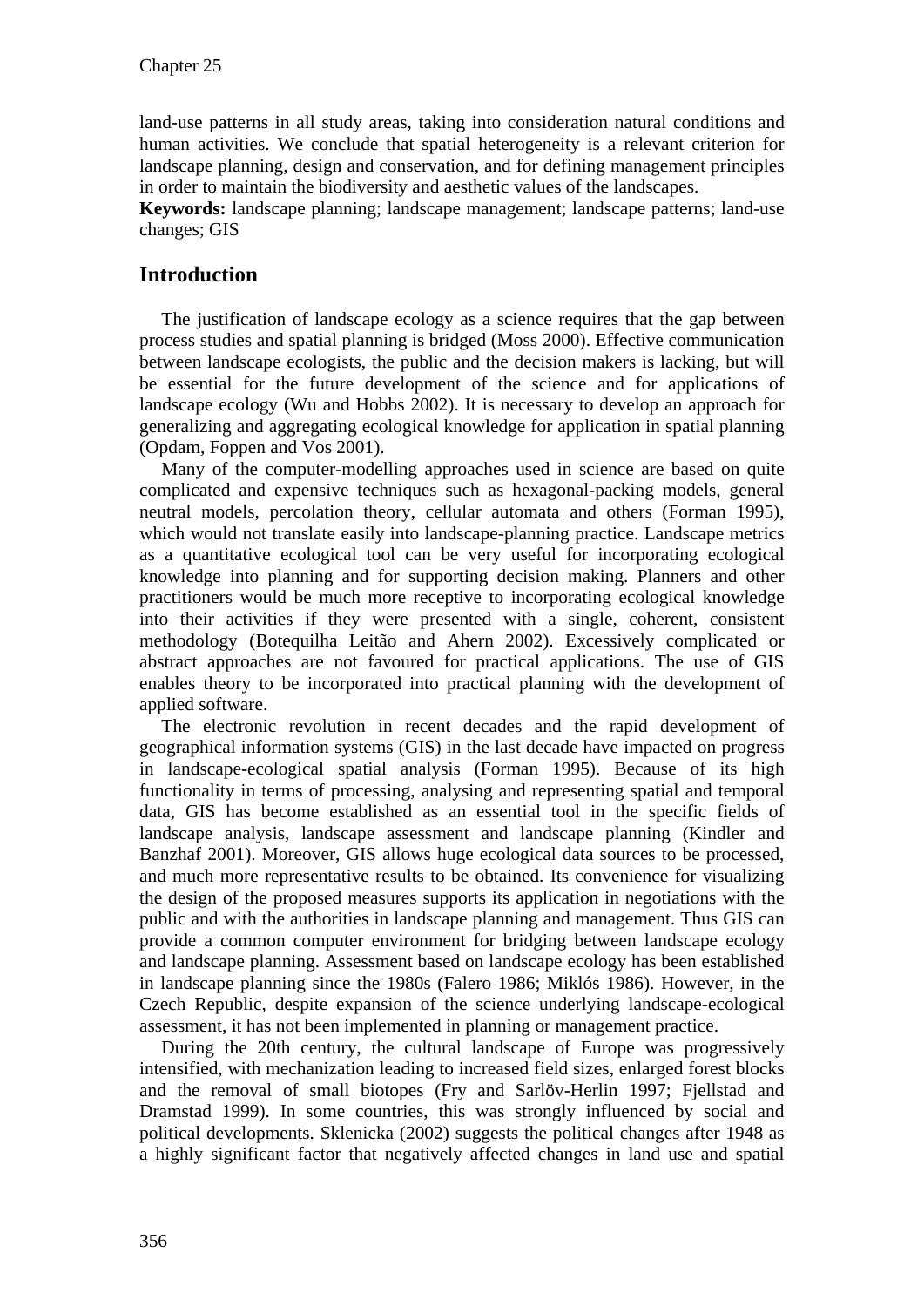heterogeneity in the Czech Republic. However, these changes, and their impact on the landscape, need to be evaluated objectively.

Spatial heterogeneity is one of the most important characteristics of landscape systems. It strongly influences all movements and flows (Forman 1995) and many authors refer to the importance of landscape heterogeneity for the biotic value of the landscape (e.g. Odum 1971; Hansson 1977; Ringler and Heinzelmann 1986; Noss 1983; Forman 1995). Each of the optional forms of landscape planning also has its potential for managing the spatial structure of the landscape. Therefore, there is an argument for transferring knowledge of, and for promoting the role and value of, measures such as spatial heterogeneity from scientific journals into practical methodologies.

In this paper we apply landscape metrics to illustrate ways of improving the objectivity of decision making in the planning process. Many metrics are used in landscape ecology and some of them could be very useful for practical applications. The metrics should allow interpretation in terms of landscape function, and should also include relations to natural values and biodiversity. A great advantage of having a defined set of metrics for evaluating changes in spatial heterogeneity using GIS is the opportunity to compare the present state of landscape patterns with a historical state or with alternative scenarios. The requirements for a set of metrics that can be used in practical applications are that they should not be too complicated, expensive or timeconsuming, and the outcomes should be easy for planners, decision makers and also stakeholders and the general public to understand.

The objective of this paper is to test the ability of a set of metrics to provide an intelligible expression of spatial heterogeneity and its spatial-temporal changes. Special attention was focused on the practical use of these metrics in landscape planning. The principal metric considered is that of spatial heterogeneity, as a measure of landscape diversity. The method is demonstrated in four study areas. The changes in spatial heterogeneity are considered in terms of the development of ecologically stable/unstable land-use types. The results from the study areas are summarized in a GIS environment with graphical outputs and databases.

## **Methods**

#### **Landscape characteristics**

The spatial-temporal changes in land use were studied in several study areas, with the focus upon the matrix of the landscape, patches and corridors, and their interactions. The heterogeneity of the landscape was the principal characteristic considered (V) (Mimra 1993), complemented by indices of percentage of ecologically relatively stable land-use types  $(P_{ES})$  (Michal 1994; Lipsky 2000) and edge density  $(D<sub>E</sub>)$ . The calculation of V is based on an equation provided by Mimra (1993), which is used mostly for evaluating ecological values of landscape for bird species. The index is based upon the Shannon-Wiener index of diversity and is supplemented by other variables – whole area, number of all patches. Thus this index enables delineation of study areas, which could be a big issue (Liu, Nishiyama and Kusaka 2003). Then the patches of land use as elements can be used, not only cells with a square shape (Delcourt and Delcourt 1996; O'Neill et al. 1988). The procedure is described in Sklenicka (2002).

The heterogeneity index mainly expresses the diversity in land-use types present in the landscape. Further information about the landscape pattern can be obtained from the size and shape of the patches and the length of the edges, which will be derived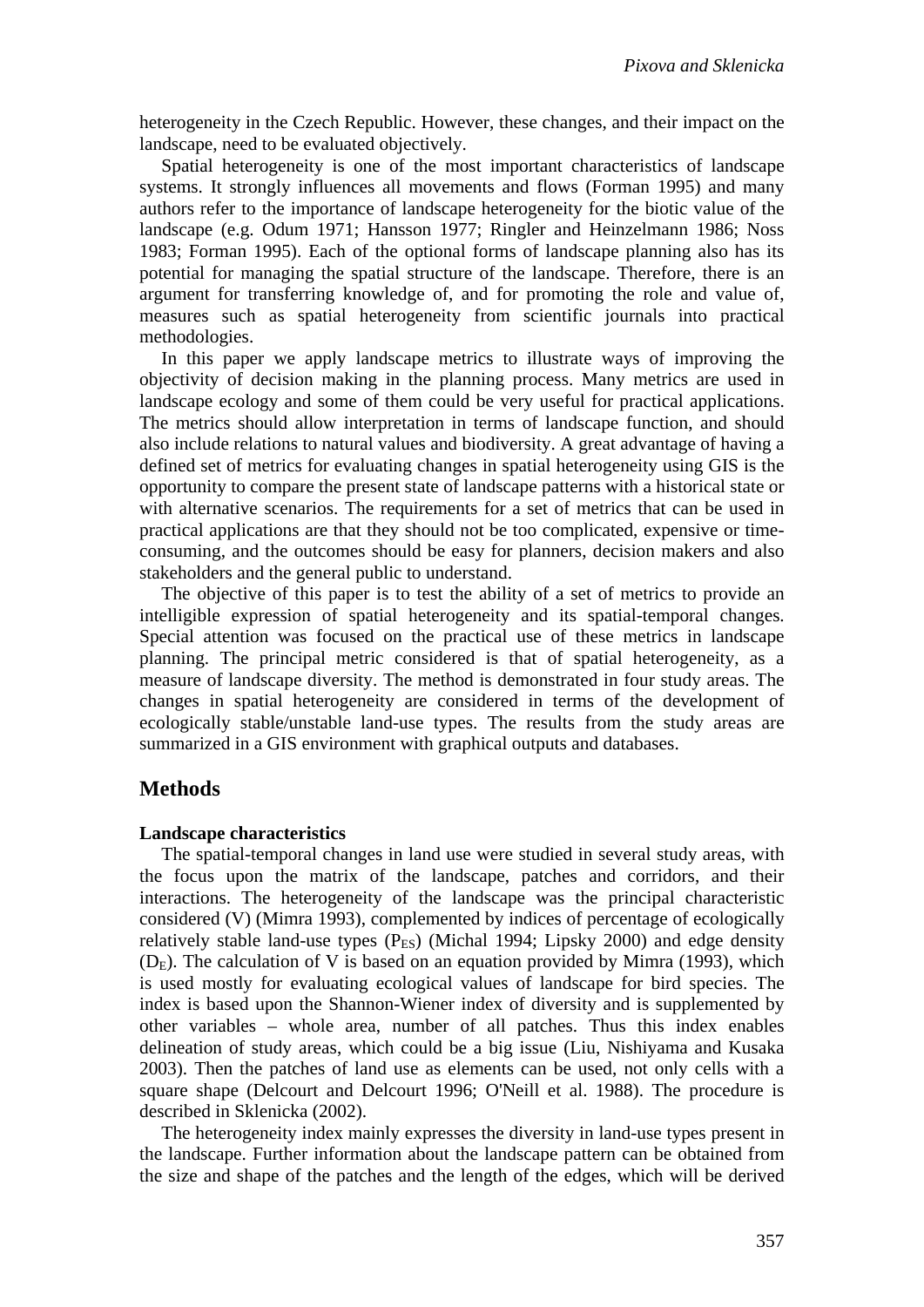from the index of edge density  $(D_E)$ . The length of the edges can also be used to summarize the size and shape of the patches (Forman 1995).  $D<sub>E</sub>$  is expressed as the length of the edges per unit area  $[km.ha^{-1}]$ , and only those that separate different landuse types are taken into account.

These two indices are principally used to characterize the spatial arrangement, and in order to complete the tool for landscape evaluation a third index  $P_{ES}$  was used to characterize the 'ecological quality' of the landscape elements.  $P_{ES}$  is calculated as the percentage of the areas of ecologically relatively stable land-use types [%]. Data for calculating these indices are easily accessible from the GIS databases that were produced when digitizing the basic data.

#### **Study areas**

The methods are applied in four study areas (Figure 1). These study areas were selected on the basis of data availability and represent different types of landscape in the Czech Republic. Four studies on land-use changes over the last 150 years reported by Sklenicka et al. (2002) have been processed as parts of broader research projects. Table 1 shows an overview of these areas.



Figure 1. Location of study areas

SA1- Lounsko is an intensively cultivated rural area with large plots of arable land and high soil quality. This area is one with the oldest settlements in the Czech Republic with a long tradition of agriculture. The dominant land-use type is arable land (72%).

SA2 - Sokolovsko is a large area with its landscape structure highly impacted by mining activities: the relief and water system were dramatically changed and the original ecosystems were destroyed in directly affected parts of the area. In parts of Sokolovsko there are only indirect impacts or no impacts. The main land-use types are spoil banks (29%), forest (25%), pasture and meadows (16%) and arable land (13%).

SA3 – Tachovsko is a marginal rural area with large forest plots. This area is influenced by a strong displacement of population in the last 150 years. The dominant land-use types in this area are: forest (50%), pasture and meadows (31%) and arable land (13%).

SA4 - Podorlicko is hillocky landscape of foothills with a fine-grained landscape mosaic. The rugged topography, relatively small plots, rotation of forested parts and pastures are the main characteristic features. The main land-use types in this area are pastures and meadows (39%), forest (27%) and arable land (23%).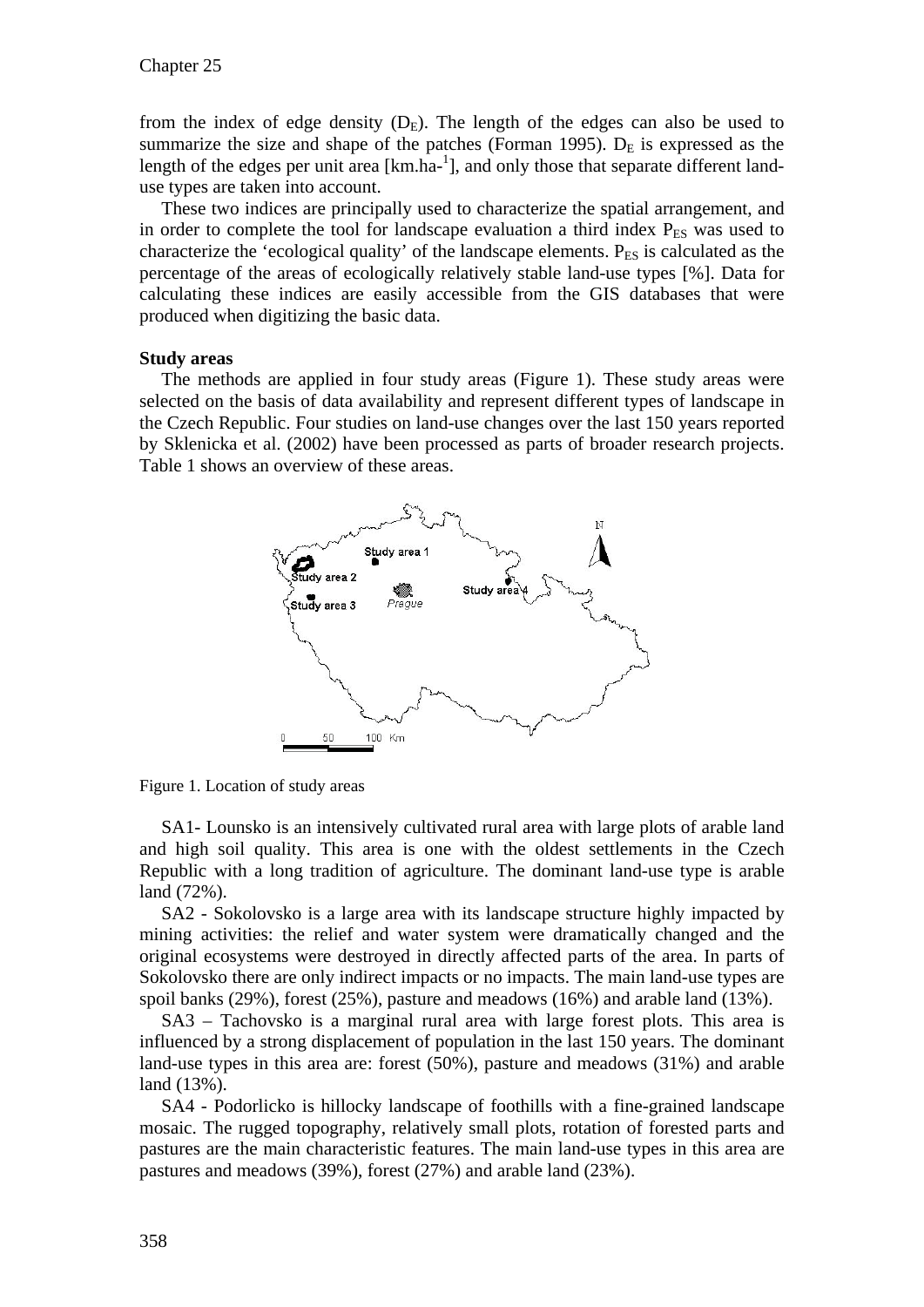| <b>Study</b><br>area | <b>Verbal</b><br>definition                                                      | <b>Location</b>                                                | <b>Total</b><br>area<br>$[km^2]$ | <b>Altitude</b><br>[m] | <b>Climate</b>                                                                         | Average<br>price of<br>farmland<br>[ $K\check{c}$ .m <sup>-2</sup> ] |
|----------------------|----------------------------------------------------------------------------------|----------------------------------------------------------------|----------------------------------|------------------------|----------------------------------------------------------------------------------------|----------------------------------------------------------------------|
| SA1                  | Intensively<br>cultivated<br>rural<br>landscape                                  | Louny<br>Distr.:<br>Obora,<br>Slavětín,<br>Veltěže             | 17                               | about<br>230           | Typically warm<br>and dry,<br>AAT 8.0-9.0 $^{\circ}$ C,<br>AASD 450-500<br>mm.         | 7.24                                                                 |
| SA2                  | Landscape<br>disturbed<br>by open-<br>cast mining                                | Sokolov<br>brown coal<br>basin                                 | 219                              | $400 - 520$            | Slightly warm and<br>relatively dry,<br>AAT 6.4-7.3 °C,<br>AASD 640-670<br>mm.         | 3.12                                                                 |
| S <sub>A3</sub>      | Marginal<br>rural area<br>of<br>alternating<br>agriculture<br>and<br>recreation. | Tachov<br>$Dist.$ :<br>Olbramov,<br>Kořen,<br>Zádub            | 15                               | $430 -$<br>580         | Slightly warm and<br>rainy,<br>AAT 6.0-7.0 °C,<br>AASD 650-750<br>mm.                  | 2.26                                                                 |
| SA4                  | Hillocky<br>landscape<br>of foothills,<br>mainly<br>used for<br>recreation       | Rychnov n.<br>K. District:<br>Bystrá,<br>Janov, Tis,<br>Sněžná | 13                               | $520 -$<br>730         | From slightly<br>warm to chillier,<br>AAT 5.0-7.0 $^{\circ}$ C,<br>AASD 650-800<br>mm. | 2.12                                                                 |

Table 1. Essential characteristics of the study areas (AAT is average annual temperature; AASD is average annual precipitation)

#### **Data collection**

The geographic information system (GIS) is used for analysing the study areas and for presenting the results, with inputs from aerial photographs, 1:5000 topological maps and 1:2880 historical cadastre maps. The data were scanned, transformed and geographically registered, and the relevant features were digitized in the software package Topol for Windows vs. 5.503. The development of land-use changes was observed over the last 150 years in several time intervals. For this study only the historical results from the period around 1845 and the present-day results from around 2000 are used. Twelve land-use types are recorded; they are grouped into two classes according to estimated ecological stability (Michal 1994; Lipsky 2000; Sklenicka 2003):

- Ecologically relatively stable land-use types: woodlands, water elements, grasslands, wetlands, gardens and orchards.
- Ecologically relatively unstable land-use types: arable lands, hop fields, spoil banks and residual holes, urban areas, roads.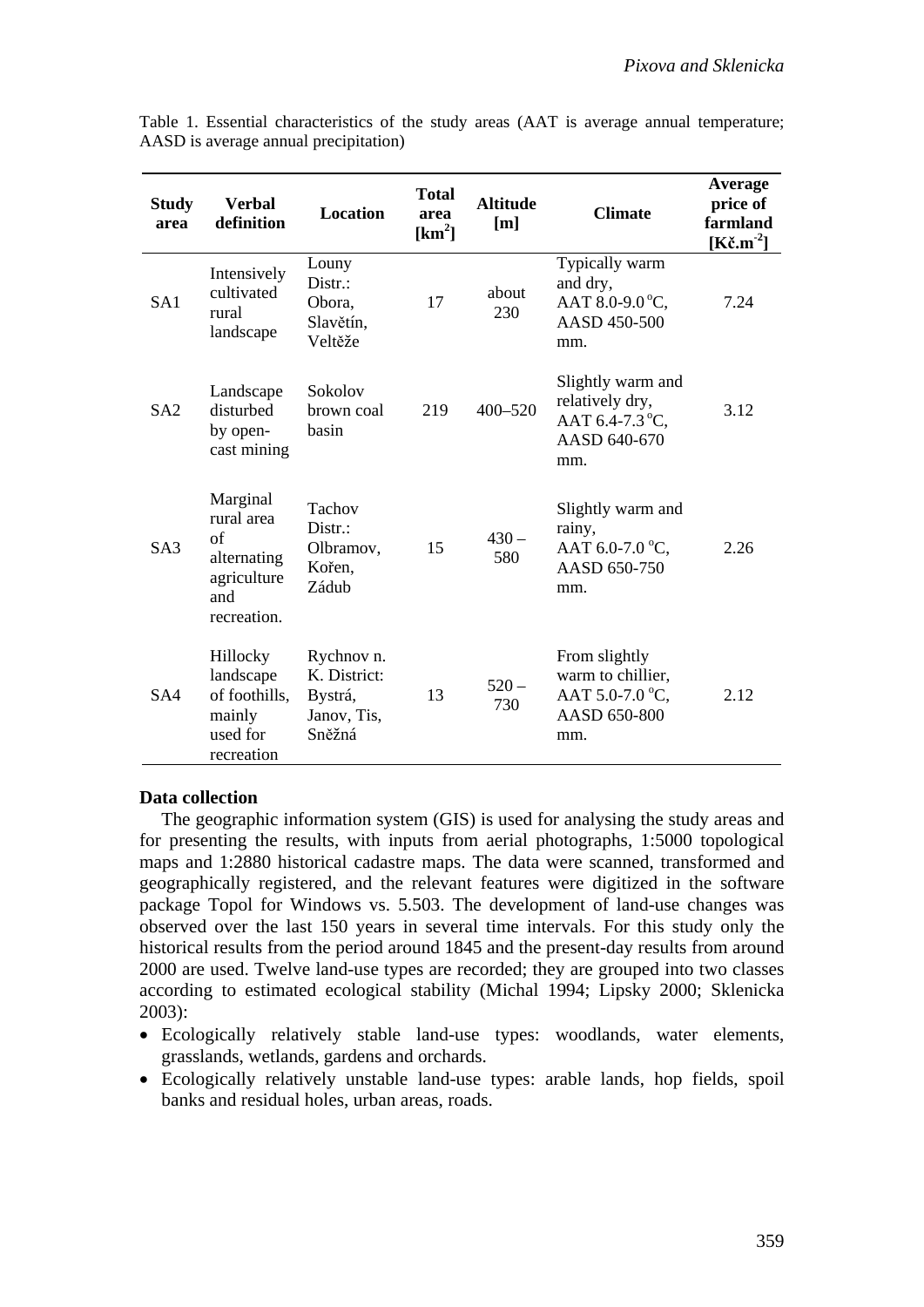# **Results**

The results from the study comprise the measured characteristics of the landscape. However, in order to transfer the information and knowledge to planning practitioners, the creation of a spatial database for use in GIS was also a significant output. Figure 2 shows an example of graphical outputs from GIS. The characteristics measured for the landscape are summarized in Figures 3 and 4.



Figure 2. Study area 1 – historical and present state of landscape pattern of land uses

Simplification of the land use patterns was found in all of the study areas. The indices of landscape heterogeneity suggest that there has been a reduction in landscape heterogeneity in all four study areas over the last 150 years. The changes toward a simpler land-use pattern are also supported by the results for the changes in edge-density measurements, with the graph of  $D<sub>E</sub>$  showing a decrease for all study areas (Figure 3).

In order to interpret these trends, an analysis of  $P_{ES}$  was used (Figure 4). A decrease in the percentage of relatively stable ecological land-use types was observed in two study areas – intensive agricultural land (SA1, -7.1%) and mining (SA2, - 12.2%). The two other study areas show an increase in relatively stable ecological land-use types (SA3, +31.9% and SA4, +32.8%). This means that in only two cases (SA1 and SA2) the loss of spatial heterogeneity was attended by the loss of wildlife habitats. In the two other study areas (SA3 and SA4), the loss of spatial heterogeneity was accompanied by a reduction in elements of lower ecological quality.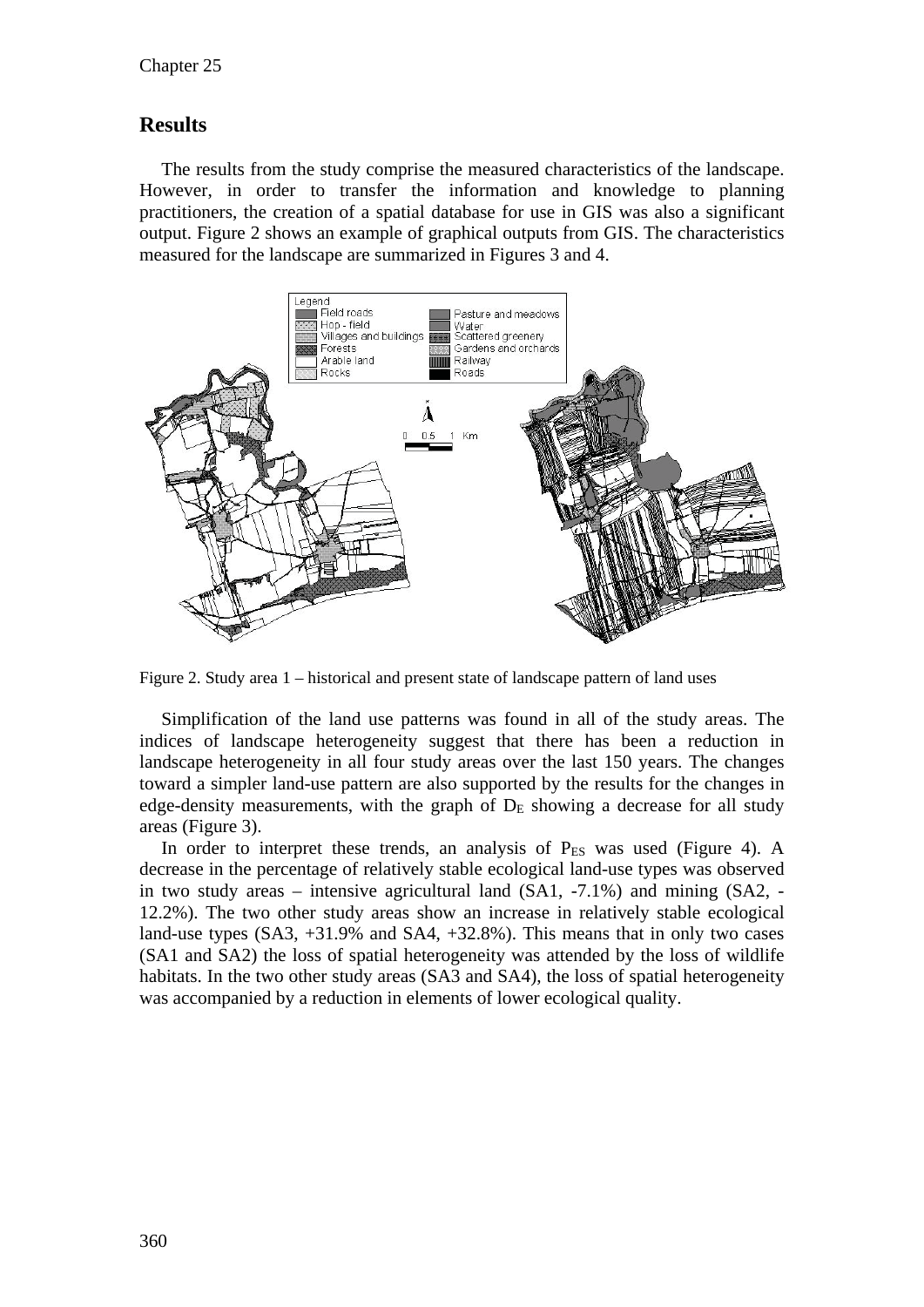

Figure 3. Temporal changes in landscape heterogeneity (V) and edge density  $(D_E)$  in the study areas



Figure 4. Temporal changes in percentage of ecologically relatively stable land-use types  $(P_{ES})$  in the study areas

#### **Discussion**

The process of landscape simplification can be interpreted for many countries and regions from national agricultural statistics (Fjellstad and Dramstad 1999). However, only observations of spatio-temporal changes can explain what has happened to the landscape pattern over a given period of time. Although the index of landscape heterogeneity was originally used for evaluating landscape patterns for bird populations (Mimra 1993), it is also suitable for evaluating whole landscape patterns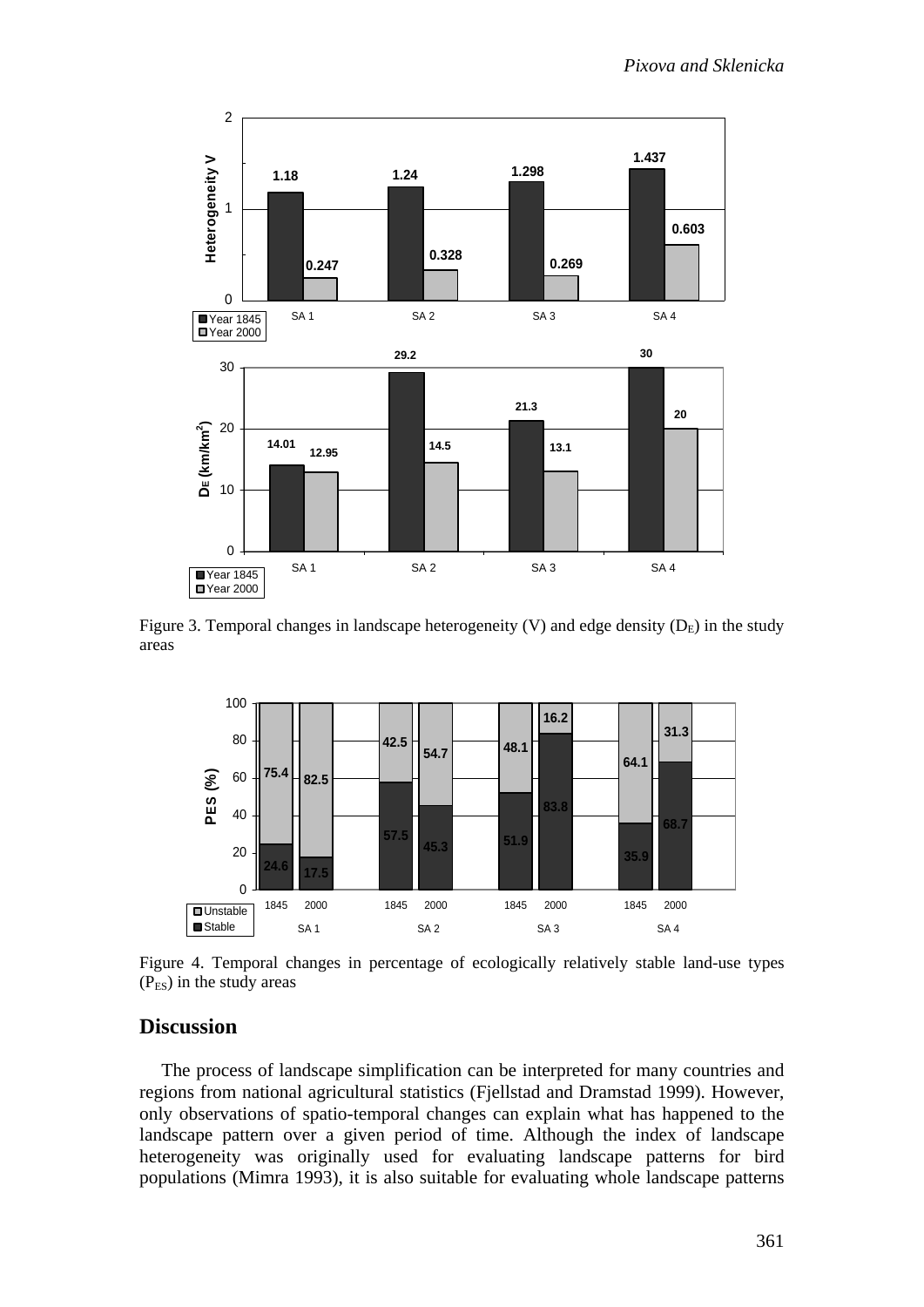and can be taken as a quantitative criterion of landscape reconstruction (Sklenicka and Lhota 2002). The only change to the index is in the use of the variables from land use. The index was calculated on the basis of an evaluation of land uses, which makes the results more intelligible and enables easier implementation of the results for recommendations regarding landscape-planning issues.

When applied to data for different years, the changes in the outputs from the index can be interpreted in terms of historical changes in the landscape, and as an input for examining the landscape dynamics. Thus, the spatial characteristics of the landscape can be expressed objectively, and historical maps or photographs are used not only to provide visual inspiration for planners. The response of species to the changes should also be monitored and the metrics should be validated for this purpose.

The results of all four case studies presented here show a decrease in spatial heterogeneity in the course of the last 150 years, as shown by the graphical outputs and expressed by the indices. The three metrics that were used for evaluating the landscape patterns each produced different information for the study areas. The index of landscape heterogeneity provides information about the spatial arrangement of the landscape, as does the edge-density index, which can also be interpreted with respect to special habitats (ecotones), which are often omitted in landscape-planning practice. The third index  $P_{ES}$  provides information about the ecological quality of the landscape.

The indices of heterogeneity and edge density are not completely independent, and can in places result in redundant information. August et al. (2002) suggests that, in most cases, land management goals should be to minimize edge-to-core ratios. However, in the context of the significant simplification of landscape patterns in the Czech Republic between 1950 and 1990, when ecotonal habitats were removed in particular, this goal is not adequate. Information about edge density (or length of edges) could make a great contribution to landscape planning, with higher values of edge density suggesting an increase in the ecological and aesthetic values of the landscape. Where appropriate, gradations between classes, rather than an abrupt transition between natural and impacted land uses, should be designed (Kozlowski and Vass-Bowen 1997).

The aims of landscape planning and management mentioned in particular parts of planning legislation are to maximize biodiversity and to provide an opportunity to live in aesthetically pleasing landscapes. Simplification of landscape patterns accompanied by loss of wildlife habitats reduces biodiversity, accessibility to the landscape and the recreational value of the region. However, a process which homogenizes the landscape pattern but increases the percentage of wildlife habitats can counteract the effects of habitat fragmentation. Thus, when a decrease in spatial heterogeneity is accompanied by an increase in ecologically valuable elements, the consequences will probably not be very serious, due, among other factors, to lower habitat fragmentation.

# **Conclusion**

Landscape planning is a transdisciplinary activity that often deals with large datasets, requiring powerful tools in order to be objective and transparent. By using GIS we can produce graphical outputs and figures, which can make communication easier between different types of stakeholders, such as landscape planners and ecologists, and also for other specialist or non-expert audiences and especially for those stakeholders who are viewed as a most important dimension in a sustainable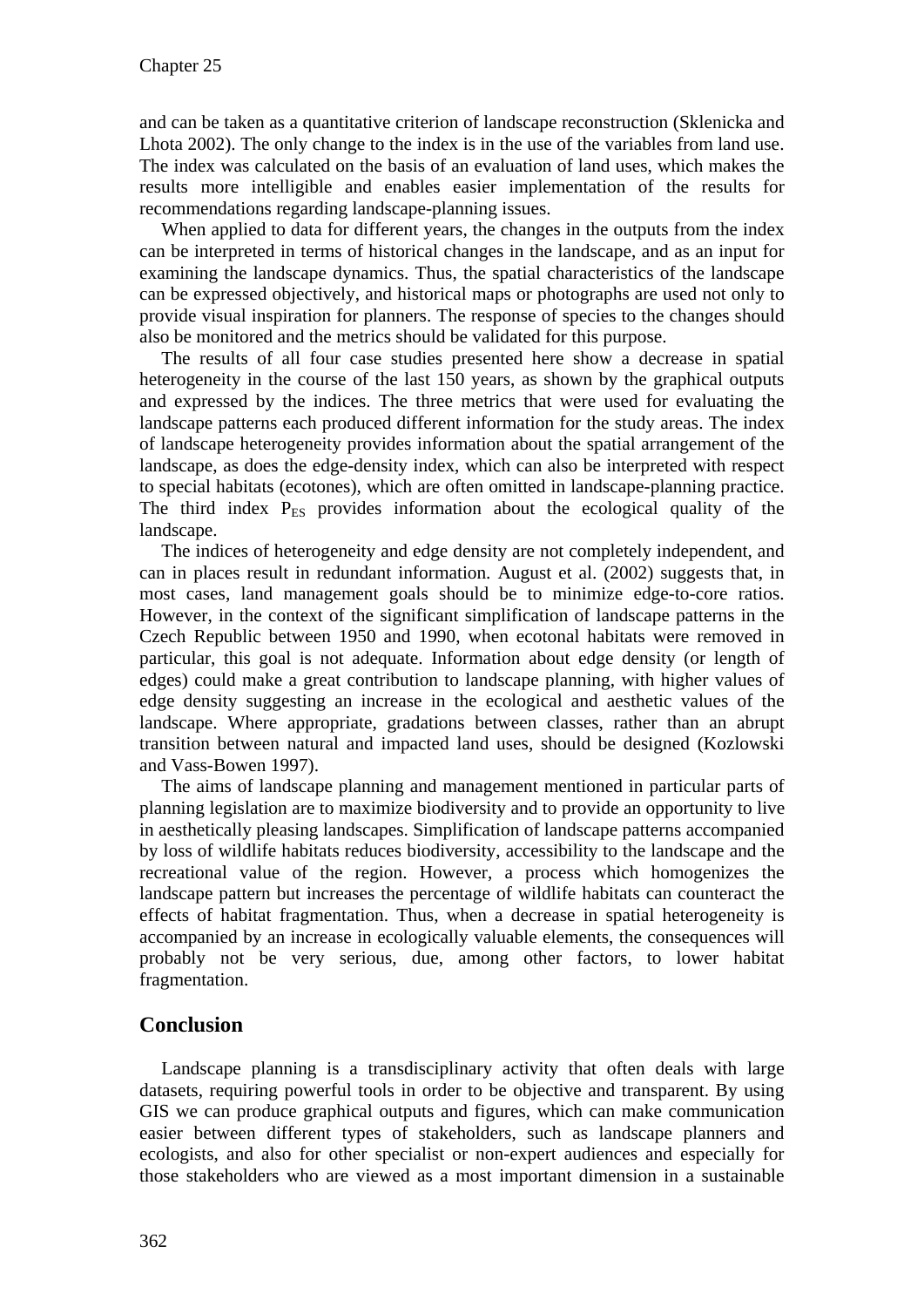landscape-planning process (Botequilha Leitão and Ahern 2002). Use of the derived databases of measures of landscape characteristics provides an additional source of objective information to be interpreted. The potential to interpret changes in the landscape with the use of a range of metrics, such as those of spatial heterogeneity presented in this paper, argues in favour of their inclusion as common attributes of a planning database rather than as additional extras.

We have not addressed the question whether the proposed metrics encompass all essential information for interpreting landscape change with respect to consequences for biodiversity. Other characteristics of landscape systems (e.g. connectivity, critical thresholds) should also be taken into account in landscape planning (With and King 1999). However, although use might be made of many other metrics for evaluating landscape patterns, how many such metrics lead to duplication of results and thus complicate interpretation rather than adding something new? Political arguments usually prefer a single metric rather than a set of several metrics. So, although it is possible to incorporate the length of edges into an index of landscape heterogeneity, does such an index remain fully comprehensible? It is not likely that a single metric can be produced for all characteristics of a landscape system, while still addressing the complex range of questions posed by different types of stakeholders. Rather, it is probable that a single framework, with a recommended set of metrics and methods, for planning with spatial dimensions in different areas of human activities would lead to greater understanding and more efficiency in the decision-making process.

### **Acknowledgements**

We thank Paul Opdam and David Miller for their useful comments on this paper and Gary Fry, Bärbel Tress and Gunther Tress for organizing the PhD Master Class. The authors owe special thanks to Robin Healey for his useful advice.

### **References**

- August, P., Iverson, L. and Nugranad, J., 2002. Human conversion of terrestrial habitats. *In:* Gutzwiller, K.J. ed. *Applying landscape ecology in biological conservation*. Springer, New York, 198-224.
- Botequilha Leitão, A. and Ahern, J., 2002. Applying landscape ecological concepts and metrics in sustainable landscape planning. *Landscape and Urban Planning,* 59 (2), 65-93.
- Delcourt, H.R. and Delcourt, P.A., 1996. Presettlement landscape heterogeneity: evaluating grain of resolution using General Land Office Survey data. *Landscape Ecology,* 11 (6), 363-381.
- Falero, E.M., 1986. Methodology in landscape ecological research and planning. *Landscape and Urban Planning,* 13, 157-158.
- Fjellstad, W.J. and Dramstad, W.E., 1999. Patterns of change in two contrasting Norwegian agricultural landscapes. *Landscape and Urban Planning,* 45 (4), 177-191.
- Forman, R.T.T., 1995. *Land mosaics: the ecology of landscapes and regions*. Cambridge University Press, Cambridge.
- Fry, G. and Sarlöv-Herlin, I., 1997. The ecological and amenity functions of woodland edges in the agricultural landscape: a basis for design and management. *Landscape and Urban Planning,* 37 (1/2), 45-55.